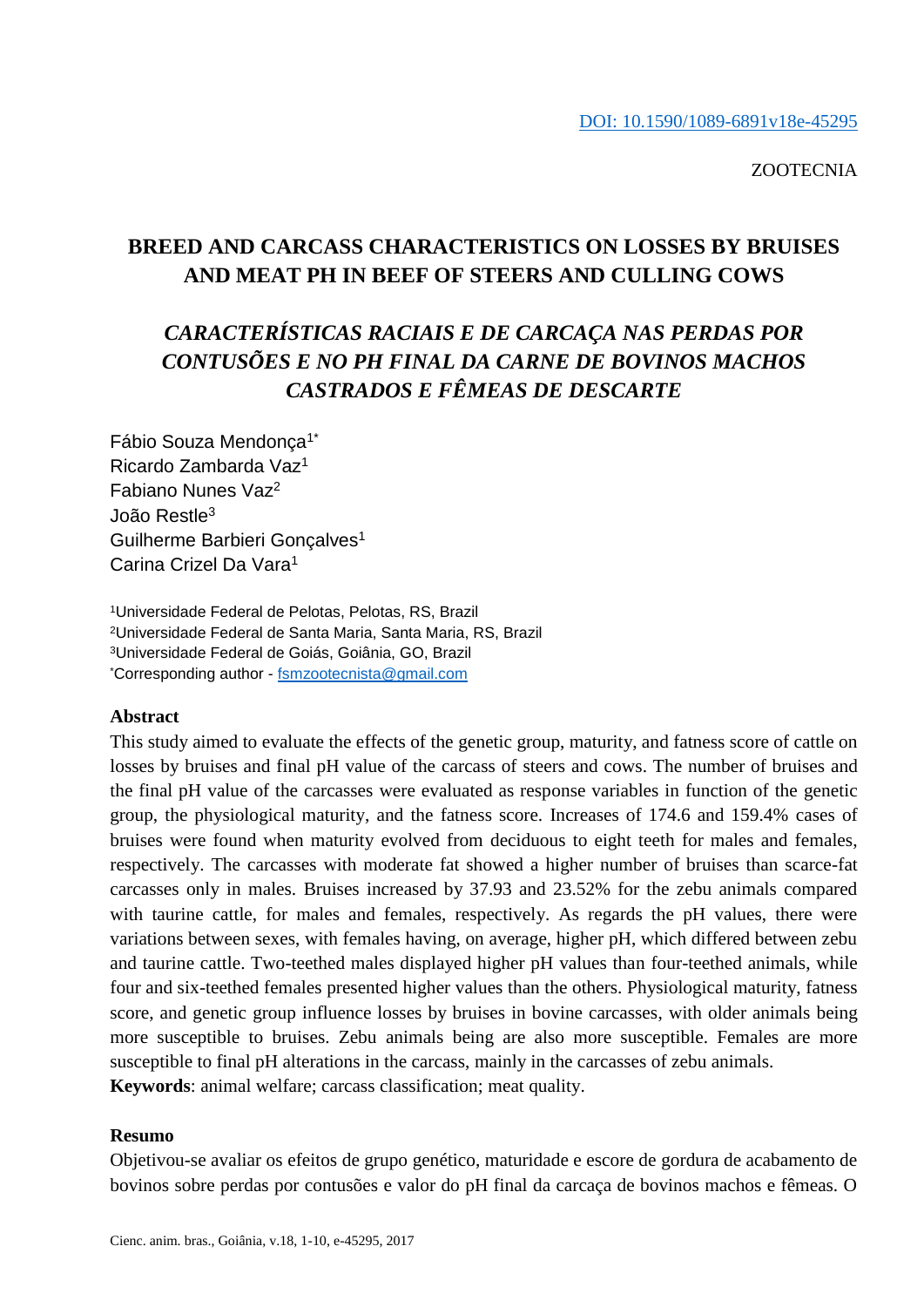número de contusões e o valor final do pH das carcaças foram avaliados como variável resposta em função do grupo genético, da maturidade fisiológica e do escore de gordura de acabamento. Acréscimos de 174,6 e 159,4% no número de contusões foram verificados quando a maturidade evoluiu de animais dentes de leite para oito dentes para machos e fêmeas, respectivamente. Apenas carcaças de machos com gordura mediana apresentaram maior nível de lesões que gordura escassa. Ocorreram aumentos de 37,93 e 23,52% de contusões para os animais zebuínos, quando comparados a taurinos, para machos e fêmeas, respectivamente. Com relação aos valores de pH, ocorreram variações entre os sexos, tendo as fêmeas, na média, pH mais elevado diferindo entre zebuínos e taurinos. Machos de dois dentes apresentaram valores mais elevados que os de quatro dentes, enquanto as fêmeas de quatro e seis foram superiores às demais. As perdas por contusões em carcaças bovinas são influenciadas pela maturidade fisiológica, o escore de gordura e pelo grupo genético e os animais mais velhos são mais susceptíveis às contusões, assim como os animais zebuínos também são mais susceptíveis. Fêmeas são mais susceptíveis às alterações no pH final das carcaças, principalmente quando a carcaça é proveniente de animais zebuínos.

**Palavras-chave**: bem-estar animal; classificação de carcaças; qualidade de carne.

Received on: February 2nd, 2017 Accepted on: April  $11<sup>th</sup>$ , 2017

#### **Introduction**

Brazil has a prominent place in the world scenario as a big producer and exporter of beef, with considerable increases in the amounts consumed in the internal market and exports. The females have a fundamental relative importance of representing 49.3% of the cattle slaughtered in Brazil and they are destined only for the internal market $(1)$ .

The growing consumption of meat resulting from the increasing number of developing countries, or even as a consequence of the better income of populations, generates great concern about the quality and certification of these products. Animal protein consumers demand better production conditions that are sustainable and that reduce animal suffering, associating quality with animal welfare and food safety $(2)$ .

Together, these factors induce the production of carcasses of better quality, better reproductive rates, and better productive responses, with consequent economic gains<sup>(3)</sup>. Therefore, it is up to the producers to fit the consumer's demands, seeking to provide an end product that meets the everdemanding markets, which are also those that pay best<sup>(4)</sup>.

The pre-slaughter stress caused by inadequate management and transport conditions increases losses by bruises on the animal<sup> $(5)$ </sup>, as well as an improper transformation of muscle into meat, reducing the product quality and its shelf life at retailers<sup>(6)</sup>. Animals under stress have physiological mechanisms of adaptation to adverse conditions<sup> $(7)$ </sup>; however, the energy cost of these mechanisms may result in the partial or total absence of muscle glycogen, leading to a decrease in the formation of lactic acid and rapid establishment of the rigor mortis. For Lawrie<sup>(8)</sup>, the combination of these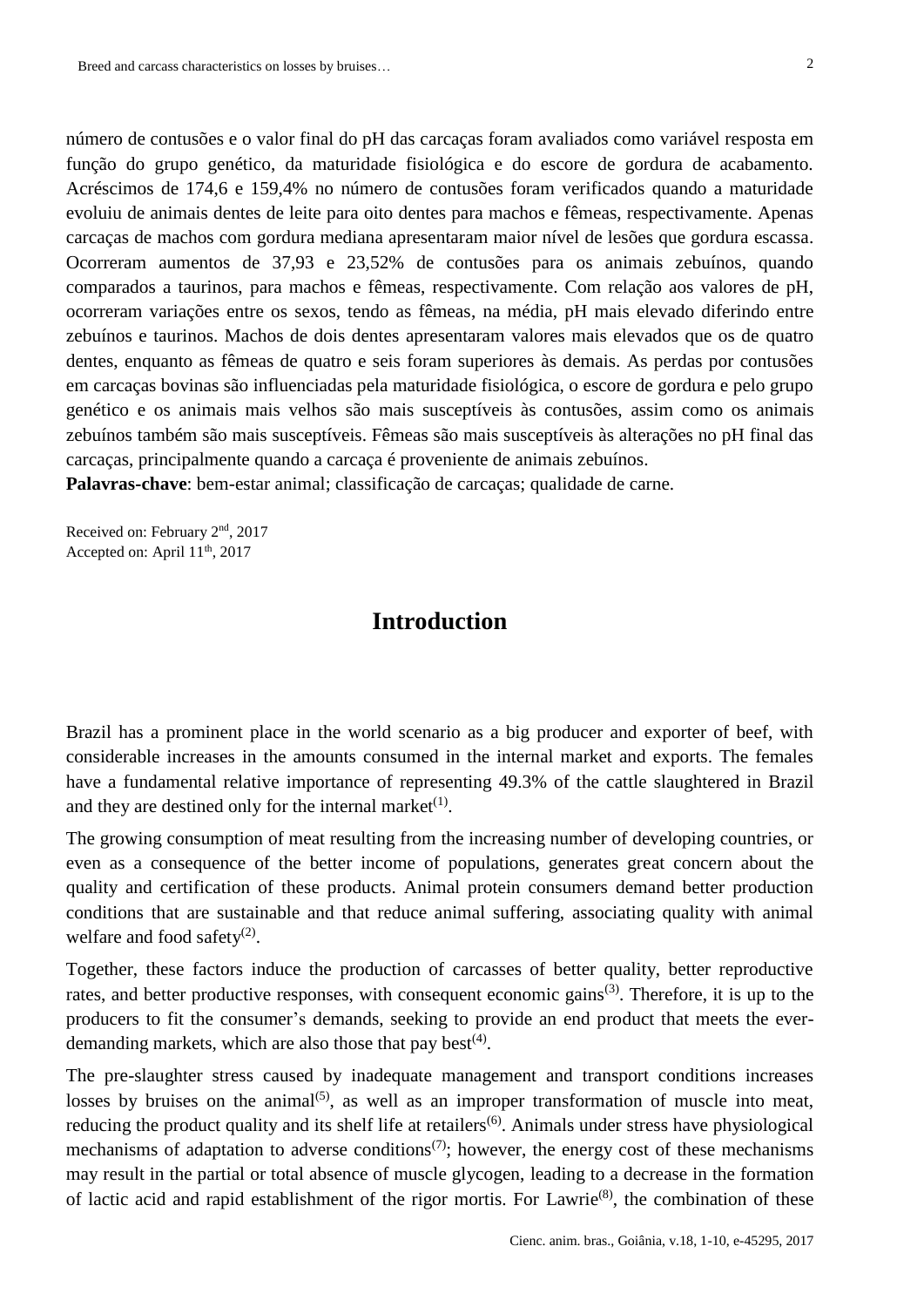events modifies the standard conversion of muscle into meat, making the meat tougher and darker — the so-called DFD (dark, firm, dry) meat.

Stressful situations intensify according to sex<sup>(9)</sup>, species, breed, and bloodline<sup>(10,11)</sup>; category and age<sup>(12)</sup>; body size, anatomical conditions and fatness<sup>(13,14)</sup>; and transport and finishing system<sup>(15,5)</sup>.

Thus, reducing the animal stress is a measure of great importance because, in addition to losses in meat quality, stressed animals are more prone to physical injuries, with consequent economic losses. The present study aimed to evaluate the genetic group, maturity, and fatness score of males and females on losses by bruises and final pH value measured 24 h after slaughter.

### **Material and methods**

The dataset consisted of the record of 2,794 carcasses of cattle slaughtered between August and November in a meat-packing plant under federal inspection (S.I.F 1733) located in the central region of Rio Grande do Sul State, Southern Brazil. We used in this study carcasses from castrated steers (1,580) and female (1,214) cattle originating from the purchase of the company for slaughter and industrialization. The Ethics Committee On Animal Welfare of UFPel approved this study (CEEA No. 8794 - 2013).

Animals came from several regions and were transported through different types of vehicles, roads, topographies, and distances; thus, they represented the most diversified production systems and characterized the cattle marketing. Carcasses of steers and culling cows from the herds were used in this study. Cows were culled due to advanced age, reproductive problems or they were considered a surplus from herd replacement, having a similar market value to steers.

Upon being unloaded at the packing plant, animals were housed in separated corrals according to their origin and divided by sex. Also at unloading, the genetic group of the animals was evaluated, and cattle were classified as taurine and zebu cattle. Taurine animals have a predominance of animals from the batches with European phenotypic characteristics, compact muscle mass, strong bone structure, thick hide, small dewlap, long hair, a strong head with medium length chamfer, medium-sized ears, long and arched ribs, and either the presence or the absence of horns. Zebu cattle had the predominance of animals from the batches with zebu phenotypic characteristics, hump, short and fine hair, dark skin, a head shaped like a coffin, medium to long ears, straight chamfer, black and dilated nose, either the presence or the absence of horns, and a large dewlap starting below the jaw and ending at the navel.

Animals followed the logistics of the packing-plant slaughter line. After the hide had been removed, all carcasses were identified individually according to the sequential number of the slaughter order, which at that moment became the identification reference of each carcass. This identification allowed to later relate the pH and bruising data (dependent variables) to the data provided by the carcass classification system. These data refer to the following independent variables: breed characterization, animal age, and fatness score within each sex.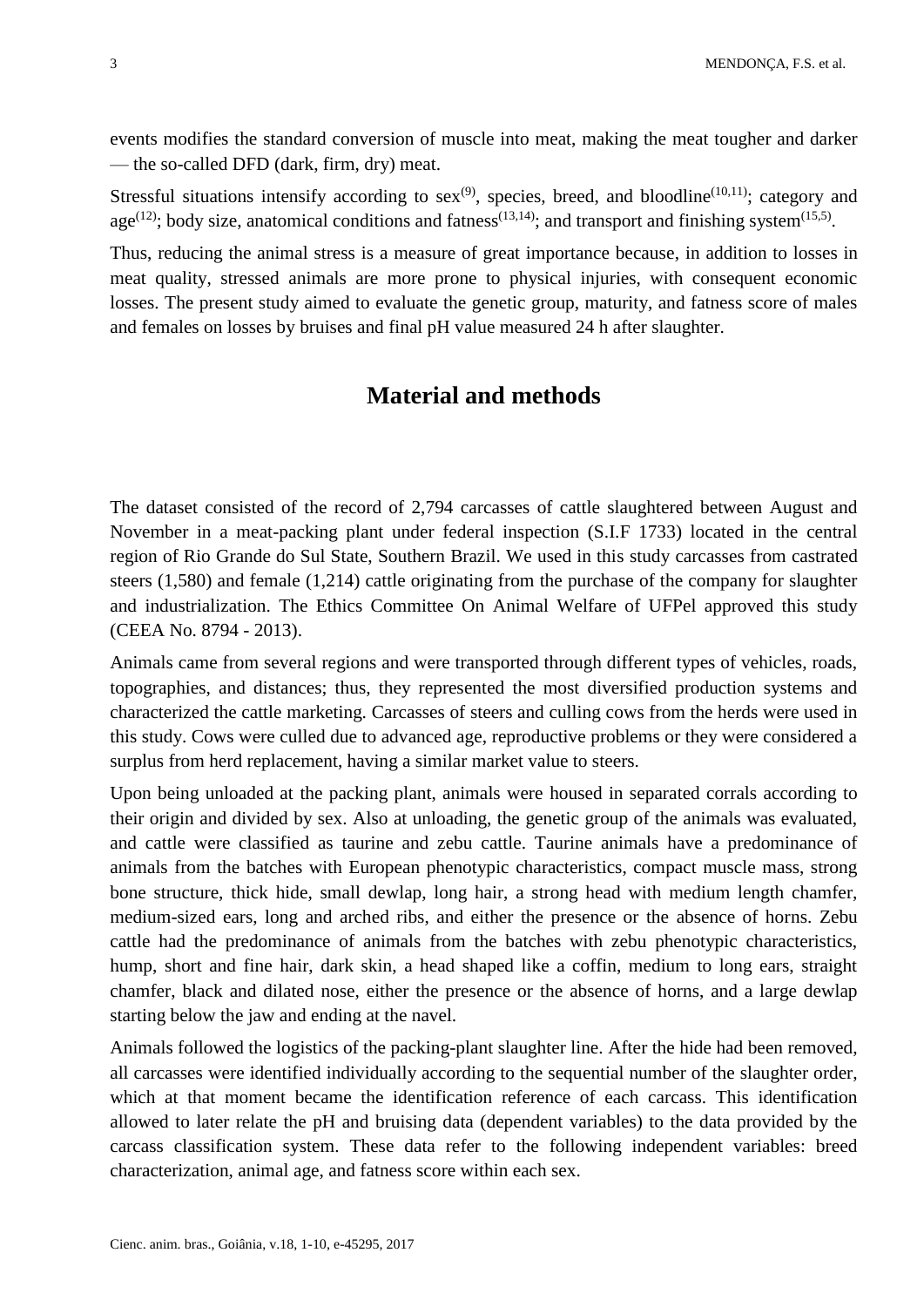Injuries or bruises on the carcasses were quantified by counting them on the slaughter line immediately after the hide had been removed from the animals; values were recorded on spreadsheets according to the numerical sequence of the carcasses. Animal maturity was evaluated by dentition, after the heads were removed from the carcasses, and classified as: deciduous teeth, two teeth (presence of front incisors), four teeth (presence of front incisors and first intermediates), six teeth (presence of front incisors and first and second intermediates), and eight teeth (complete set of incisors with presence of corner teeth), according to the carcass classification of the Ministry of Agriculture, Livestock, and Food Supply (MAPA), under normative instruction No. 9, of May  $4th$ ,  $2004$ <sup>(16)</sup>.

Fatness score was evaluated by technicians from the company and from breed associations, maintaining the patterns established by Ordinance No. 612/89, proposed by the MAPA, as follows: score 1 (absent,  $\lt 1$  mm), score 2 (scarce, 1 to 3 mm), score 3 (moderate, 3 to 6 mm), score 4 (uniform, 6 to 10 mm), and score 5 (excess,  $> 10$  mm).

The final pH of the carcasses was measured 24 h after slaughter, on the longissimus dorsi muscle at a depth of four centimeters. This measurement was obtained using a portable digital pH meter (ASKO SX 811) calibrated according to the specifications; an average value was calculated between both half-carcasses.

The total number of carcass bruises and the final pH of the carcasses were subjected to analysis of variance using  $SAS^{(17)}$  statistic software, and when significant (P<0.05) means were compared by the t test of LSMEANS package at a 5% significance level. The total pre-slaughter fasting time (transport time and rest in the slaughterhouse pens) were inserted as covariates in the model. To verify the normality of the data, the Shapiro Wilk test was performed, and when significative, data with  $\pm 3$  SD were excluded from the mean. Analyses were performed separately for males and females, according to the following model:

$$
Y_{ijklmn} = BC_i + AM_j + BC * AM_{ij} + CF_k + BC * CF_{ik} + AM * CF_{jk} + \beta \times CW_{ijkl} + \beta \times PF_{ijklm} + e_{ijklmn}
$$

where Yijklm = dependent variables number of bruises and final  $pH$ ;  $BCi =$  effect of breed characterization i (i: 1 = taurine, 2 = zebu); AMj = effect of animal maturity j (j: 1 = deciduous teeth, 2 = two teeth,  $3 =$  four teeth,  $4 =$  six teeth,  $5 =$  eight teeth); BC\*AMij = effect of the interaction between animal maturity and breed characterization; CFk = effect of carcass fatness score k (k:  $1 =$  absent,  $2 =$ scarce,  $3 =$  moderate,  $4 =$  uniform,  $5 =$  excess); BC\*CFik = effect of the interaction between carcass fatness score and breed characterization;  $AM^*CFii =$  effect of the interaction between animal maturity and carcass fatness score; β is the covariate associated with the carcass weight and pre-slaughter fasting (CW and PF) and eijklmn is the residual term. Because the BC\*AM, BC\*CF, and AM\*CF interactions had a low magnitude, they were removed from the final model.

#### **Results and discussion**

Analyses were performed separately for males and females, and data were presented by sex as a function of the independent variables (Table 1). Analyzing the overall results, females had 170.0% more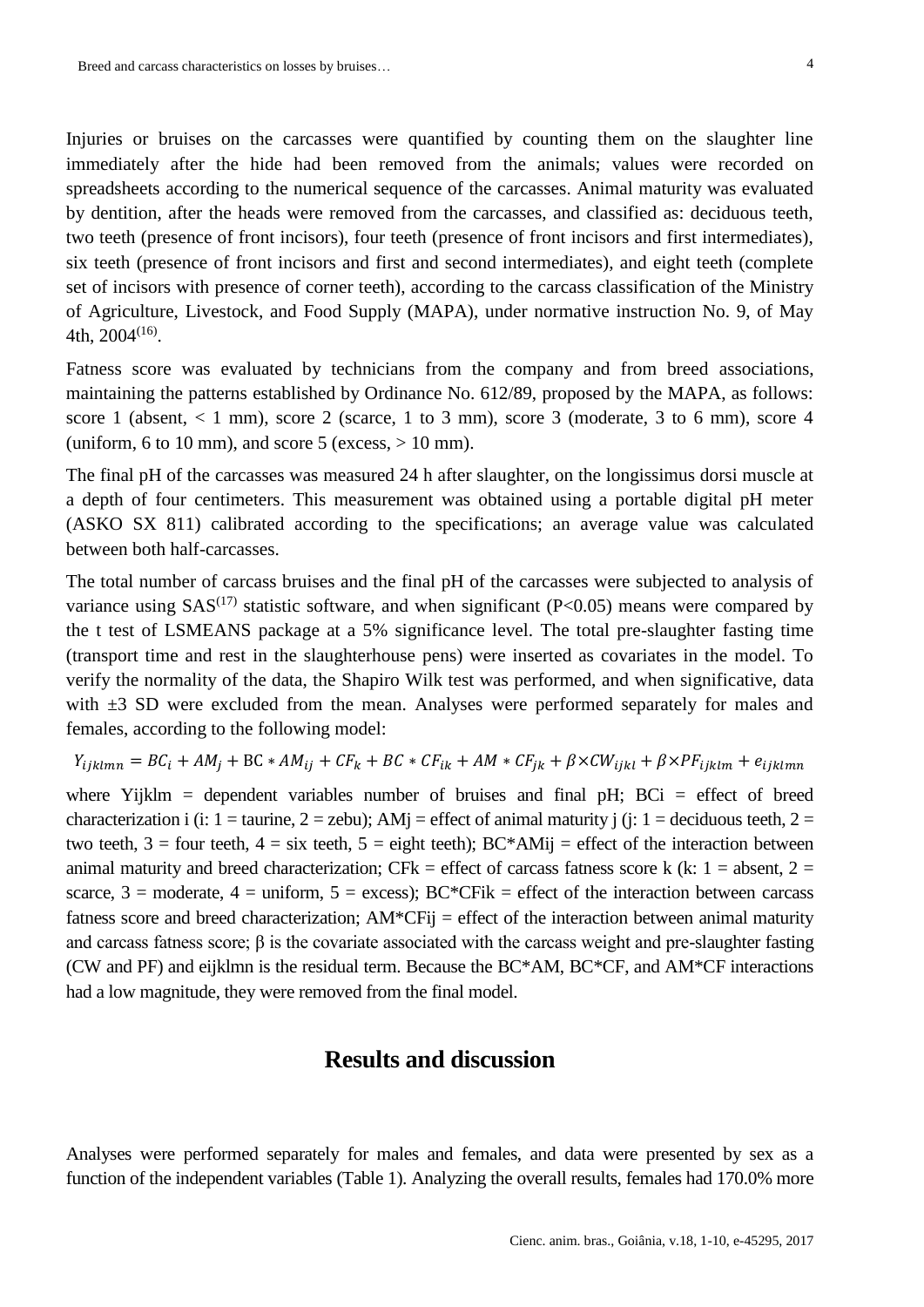bruises when compared with males, averaging 0.91 and 2.46 bruises per carcass, respectively.

Of the 2,794 carcasses evaluated, 947 carcasses of males and 526 of females did not have any bruises, representing 60.0 and 43.3%, respectively. This finding demonstrates the greater susceptibility of females to get bruised in the pre-slaughter period.

The analysis of the mean values for bruises on the carcasses revealed that both sexes displayed an increase accompanying the maturity advance, with no significant differences from deciduous teeth up to four teeth and up to two teeth, for males and females, respectively. Bruises increased by 174.6 and 159.4% as animals matured from deciduous teeth to eight permanent teeth, for males and females, respectively. These increases in relation to sex and the advancement in maturity are probably because females and older animals are more reactive to adversity and new situations when boarding the vehicle, during transport, and at unloading<sup> $(18)$ </sup>, as well as the greater presence of horns, which causes bruising on animals $(19)$ .

According to Vaz et al.<sup>(19)</sup>, females are slaughtered at an older age than males; in this case, culling cows represented, in the last year, 49.3% of the cattle slaughtered in Brazil<sup>(1)</sup>. Many studies have reported a greater incidence of injuries in females compared with males. Grandin<sup> $(20)$ </sup> mentioned that the higher prevalence of injuries in females is due to the reproductive management to which cows are subjected on farms; it may also be due to their larger weight and body size $^{(13)}$ .

|                             | <b>Bruises</b>            |                               |     |                              |  |
|-----------------------------|---------------------------|-------------------------------|-----|------------------------------|--|
| Characteristic              | $_{\scriptscriptstyle N}$ | <b>Males</b>                  | N   | Females                      |  |
| <b>Maturity (Dentition)</b> |                           |                               |     |                              |  |
| Deciduous teeth             | 424                       | $0.63 \pm 0.17$ °             | 437 | $1.43 \pm 0.40$ <sup>c</sup> |  |
| 2 teeth                     | 442                       | $0.81 \pm 0.17$ °             | 143 | $1.52 \pm 0.42$ <sup>c</sup> |  |
| 4 teeth                     | 335                       | $0.83 \pm 0.18$ c             | 88  | $2.12 \pm 0.43$ <sup>b</sup> |  |
| 6 teeth                     | 223                       | $1.19 \pm 0.19^b$             | 59  | $2.62 \pm 0.47$ <sup>b</sup> |  |
| 8 teeth                     | 156                       | $1.73 \pm 0.20$ <sup>a</sup>  | 487 | $3.71 \pm 0.39$ <sup>a</sup> |  |
| <b>Fatness score</b>        |                           |                               |     |                              |  |
| $2 - Sc$ arce               | 306                       | $0.93 \pm 0.09^b$             | 97  | $1.74 \pm 0.22$ <sup>a</sup> |  |
| $3 -$ Moderate              | 1113                      | $1.15 \pm 0.05^a$             | 858 | $1.65 \pm 0.10^a$            |  |
| $4 - Uniform$               | 161                       | $0.99 \pm 0.13$ <sup>ab</sup> | 259 | $1.65 \pm 0.15$ <sup>a</sup> |  |
| Genetic group               |                           |                               |     |                              |  |
| Taurine                     | 1026                      | $0.87 \pm 0.16^b$             | 686 | $2.04 \pm 0.39^b$            |  |
| Zebu                        | 554                       | $1.20 \pm 0.17$ <sup>a</sup>  | 528 | $2.52 \pm 0.39$ <sup>a</sup> |  |

Table 1. Means and standard errors for number of bruises per carcass of male and female cattle according to maturity, fatness score, and genetic group

a,b,c in the same column differ (P<0.05) within each characteristic.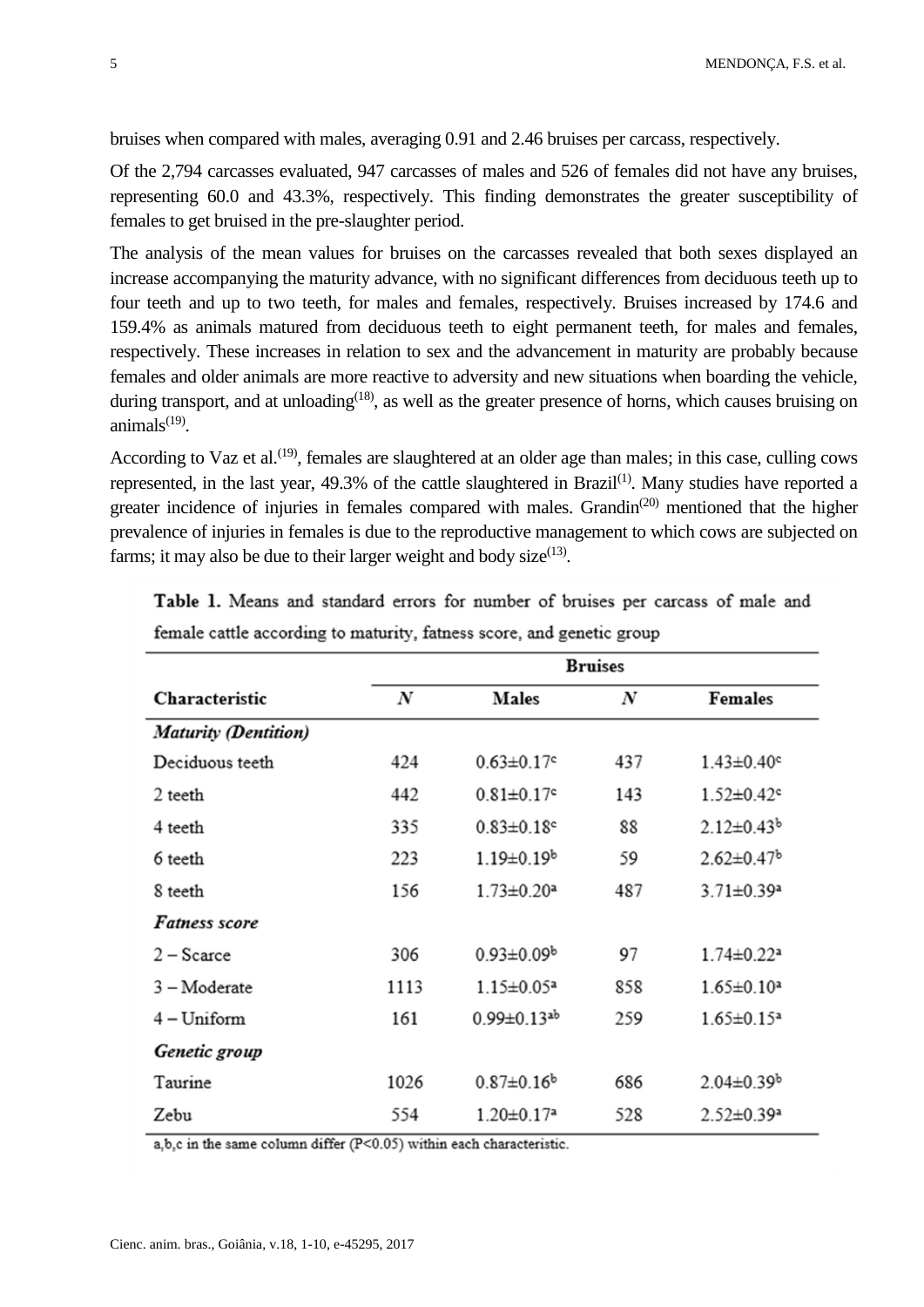In the present study, carcasses with a fat score absent or excessive were not observed, probably because of the purchasing criterion of the industry, which avoids the acquisition of animals with absent or excess fat because they do not present good quality carcass. The fatness score (P>0.05) in females did not affect the number of bruises per carcass. However, males presented a difference between the moderate and scarce fatness classes, which did not differ from the others. The lack of differences (P>0.05) between fatness score ranges in the carcasses of females on the number of bruises corroborates the findings by Voisinet et al.<sup> $(21)$ </sup>, who demonstrated that bruising in females is a consequence of temperament because they are more reactive, and that the fat cover has no influence.

The higher number of animals with adequate fatness (moderate) can be explained in part by the larger number of carcasses evaluated, as they are the objective of industrial purchase<sup> $(22)$ </sup>. Simarly, the high number of bruises is due to the conformation of the animals, that present a higher fatness degree and have less space in vehicles and corrals, being more prone to being hit. Evaluating 15,002 carcasses of Nellore crossbred animals in Minas Gerais State and investigating the probable causative agents of bruises, Silva et al.<sup> $(5)$ </sup> found that injuries originate from several potential factors, and the subcutaneous fat score influences their occurrence, in which carcasses with higher fatness scores (> moderate) had more injuries when compared with carcasses whose fatness was scarce or absent.

The genetic group showed 37.93 and 23.52% more bruises for zebu cattle when compared with those animals of taurine origin, for males and females, respectively. About carcass bruising, among the many causative factors, the genetic group has an influence on their occurrence, with animals with zebu phenotypes having greater changes of bruising due to their reactivity to adversities from management and facilities. For Delgado and Santos<sup> $(23)$ </sup>, the biological type of the animal defined by the breed characteristics or by breeds that are in its genetic composition is the key point of management and is decisive to the final quality of the meat product.

The relative analysis of the mean values showed greater amplitudes among males, whereas in females, despite the lower variation, absolute numbers are higher and with less dispersion, and they have more bruises when compared with males. Regardless of the category or age of the animals, Civeira et al.<sup>(24)</sup> found no differences (P<0.05) in the comparison between males and females, evaluating the frequency of injuries. Mendonça et al.<sup> $(25)$ </sup>, however, measured injuries on bovine carcasses and observed that males were 58% less likely to be bruised than females; 64% of the females displayed at least one injury, whereas in males this value was only 44%.

The pH values, measured after 24 h of chilling, were lower than 5.8, meaning they were within the limits required by the Federal Inspection Service for international sale, irrespective of maturity, fatness score, and breed characterization of the cattle (Table 2).

Although the meat quality alters as cattle grow older due to changes in muscle composition and metabolic characteristics<sup>(26)</sup>, in this study the pH measurements in both genders did not increase or decrease accompanying the maturity of animals. The pH decline increases as the animals age, but final pH values remain very similar $(27)$ .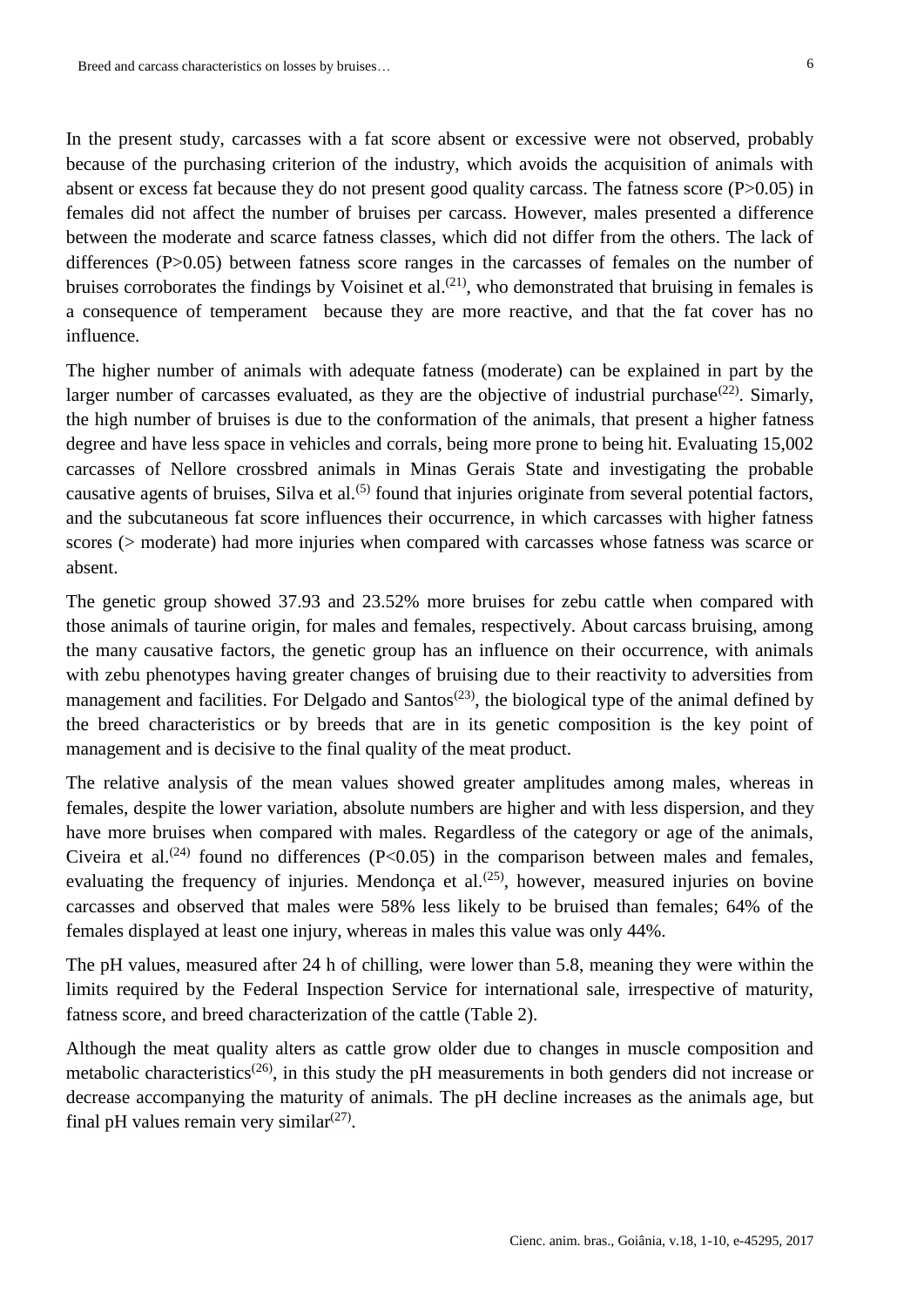| Characteristic              | Carcass final pH |                               |     |                              |  |  |
|-----------------------------|------------------|-------------------------------|-----|------------------------------|--|--|
|                             | N                | <b>Males</b>                  | N   | <b>Females</b>               |  |  |
| <b>Maturity (Dentition)</b> |                  |                               |     |                              |  |  |
| Deciduous teeth             | 424              | $5.52 \pm 0.01$ <sup>ab</sup> | 437 | $5.52 \pm 0.03^b$            |  |  |
| 2 teeth                     | 442              | $5.53 \pm 0.01$ <sup>a</sup>  | 143 | $5.50 \pm 0.03^b$            |  |  |
| 4 teeth                     | 335              | $5.50 \pm 0.02^b$             | 88  | $5.56 \pm 0.03$ <sup>a</sup> |  |  |
| 6 teeth                     | 223              | 5.51 $\pm$ 0.02 <sup>ab</sup> | 59  | $5.59 \pm 0.03$ <sup>a</sup> |  |  |
| <b>8</b> teeth              | 156              | 5.51 $\pm$ 0.02 <sup>ab</sup> | 487 | $5.51 \pm 0.03^b$            |  |  |
| <b>Fatness score</b>        |                  |                               |     |                              |  |  |
| $2 -$ Scarce                | 306              | $5.49 \pm 0.01$ <sup>a</sup>  | 97  | $5.53 \pm 0.02^a$            |  |  |
| 3-Moderate                  | 1113             | $5.50 \pm 0.00$ <sup>a</sup>  | 858 | $5.53 \pm 0.01^a$            |  |  |
| $4 - Uniform$               | 161              | $5.48 \pm 0.01$ <sup>a</sup>  | 259 | $5.52 \pm 0.01^a$            |  |  |
| Genetic group               |                  |                               |     |                              |  |  |
| <b>Taurine</b>              | 1026             | $5.51 \pm 0.01$ <sup>a</sup>  | 686 | $5.53 \pm 0.03^b$            |  |  |
| Zebu                        | 554              | $5.52 \pm 0.01$ <sup>a</sup>  | 528 | $5.55 \pm 0.03$ <sup>a</sup> |  |  |
|                             |                  |                               |     |                              |  |  |

Table 2. Means and standard errors for final pH of carcasses of males and females according to maturity, fatness score, and genetic group

a,b,c in the same column differ  $(P<0.05)$  within each characteristic.

In males, the highest pH values were observed in two-teethed animals  $(5.53)$ , differing  $(P<0.05)$ only from those with four teeth, but with no differences between the other maturities. In females with four and six teeth, pH values were higher than in the other maturities. Older animals were expected to show higher pH values, since they are usually more reactive than younger animals, depleting their muscle glycogen reserves faster. Although the statistical analysis did not compare males and females, on the average of the different maturities, females (5.54) showed higher pH values than males (5.51), which is probably due to the greater reactivity of the former in relation to males<sup>(5)</sup>. Working with zebu females divided into eight groups, Leite et al.<sup>(28)</sup> found only one of these to be in the ideal pH range (below 5.8), which was due to the inappropriate management preslaughter, influencing the animal welfare parameters.

Fatness scores did not interfere (P>0.05) with the pH of the carcass measured on the longissimus dorsi. Vaz et al.<sup> $(19)$ </sup> studied Braford cows with eight teeth and found that the fat cover degree was not a decisive factor for carcass pH, with no differences observed (P>0.05), and at all fat degrees the pH was within the ideal range for meat of good quality. Variations in pH are related to preslaughter stress, and more marked differences are observed on animals with different sexual conditions<sup>(8)</sup>, under different pre-slaughter managements, or from different genetic groups, which may in turn alter the stress status prior to stunning<sup>(28)</sup>.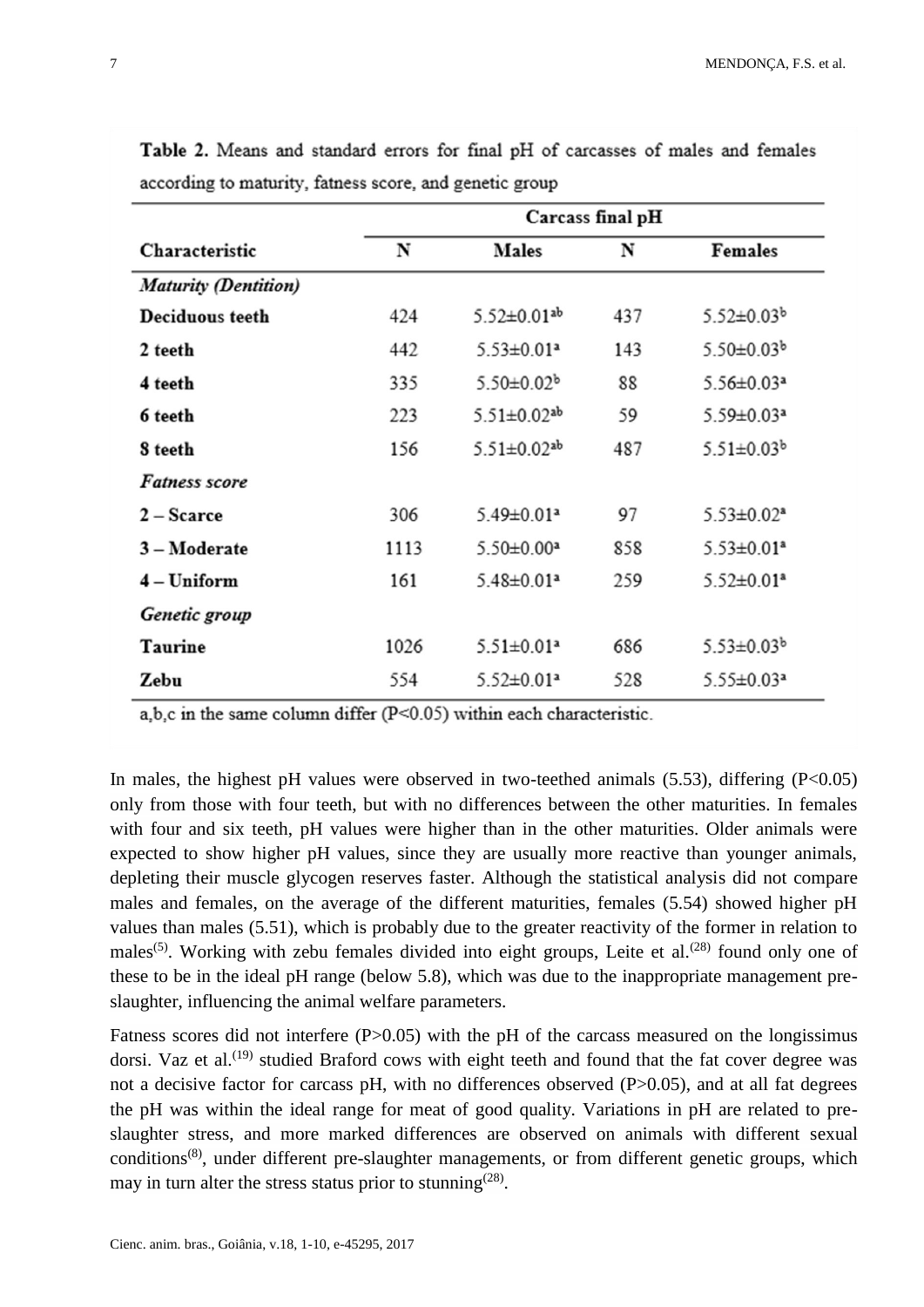The breed characterization showed pH values within the ideal range (below 5.8). In males, no difference was found (P>0.05) in the final pH of the carcasses of animals characterized as of taurine origin or zebu, with respective values of 5.51 and 5.52. Bianchini et al.<sup>(26)</sup> studied young noncastrated zebu, continental, and crossbred steers and found appropriate declines in pH and temperature, without variations between genetic groups, but found variations in temperature and pH in the different muscles. Within the females, however, animals characterized as zebu showed higher pH values than the taurine ones (P<0.05), indicating higher susceptibility to stress of animals with this genetic inheritance $(11)$ .

#### **Conclusions**

Physiological maturity, fatness score, and genetic group are factors responsible for losses by bruises and final pH value in cattle carcasses. Factors influencing the occurrence of bruises and alterations in the final pH of carcasses act differently in males and females. While physiological maturity acts independently of the sex, with older animals bruising more often, the fatness score influences only males, with a higher number of bruises on carcass with moderate fat scores.

It should be stressed that although the pH values were within the ideal range for beef exports, females showed greater susceptibility to qualitative alterations in pH in zebu carcasses in relation to the taurine breeds, which was not observed in males. Regardless of the characteristics evaluated, females appeared to be more susceptible to losses by bruises and variation in the final pH value.

### **References**

1. Anualpec - Anuário da Pecuária Brasileira. 2015.1. ed. São Paulo: Instituto FNP, 368p. Available from: <http://www.anualpec.com.br/>

2. Assis DR, Rezende-Lago NCM, Marchi PGF, Marchi PGF, Amato CCD. Perdas diretas ocasionadas por abscessos e hematomas em carcaças de bovinos. Revista Portuguesa de Ciência Veterinária. 2011;51(110):47-51. Available from: [http://www.fmv.ulisboa.pt/spcv/PDF/pdf12\\_2011/47-51.pdf](http://www.fmv.ulisboa.pt/spcv/PDF/pdf12_2011/47-51.pdf)

3. Arantes AO, Aquino BR, Urman, FN, Francelino PE, Barbosa TC, Berber RCA. Efeitos da condição de estresse em bovinos de corte. Scientific Electronic Archives**.** 2013;3(1):63-72. Available from: [http://www.revista.seasinop.com.br/index.php?journal=SEA&page=article&op=view&path%5B%5D=](http://www.revista.seasinop.com.br/index.php?journal=SEA&page=article&op=view&path%5B%5D=30&path%5B%5D=pdf) [30&path%5B%5D=pdf](http://www.revista.seasinop.com.br/index.php?journal=SEA&page=article&op=view&path%5B%5D=30&path%5B%5D=pdf)

4. Brandão, F, Ceolin AC, Canozzi MEA, Révillion JPP, Barcellos JOJ. Confiança e agregação de valor em carnes com indicação geográfica. Arquivo Brasileiro de Medicina Veterinária e Zootecnia. 2012; 64(2):458- 464. Available from: <http://www.scielo.br/pdf/abmvz/v64n2/a28v64n2.pdf>

5. Silva FV, Soares FD, Oliveira LL, Toral FL, Reis ST, Alves DD, Júnior VRR, Gomes RR. Componentes principais das características de carcaças de bovinos anelorados e fontes de variação em lesões. Pesquisa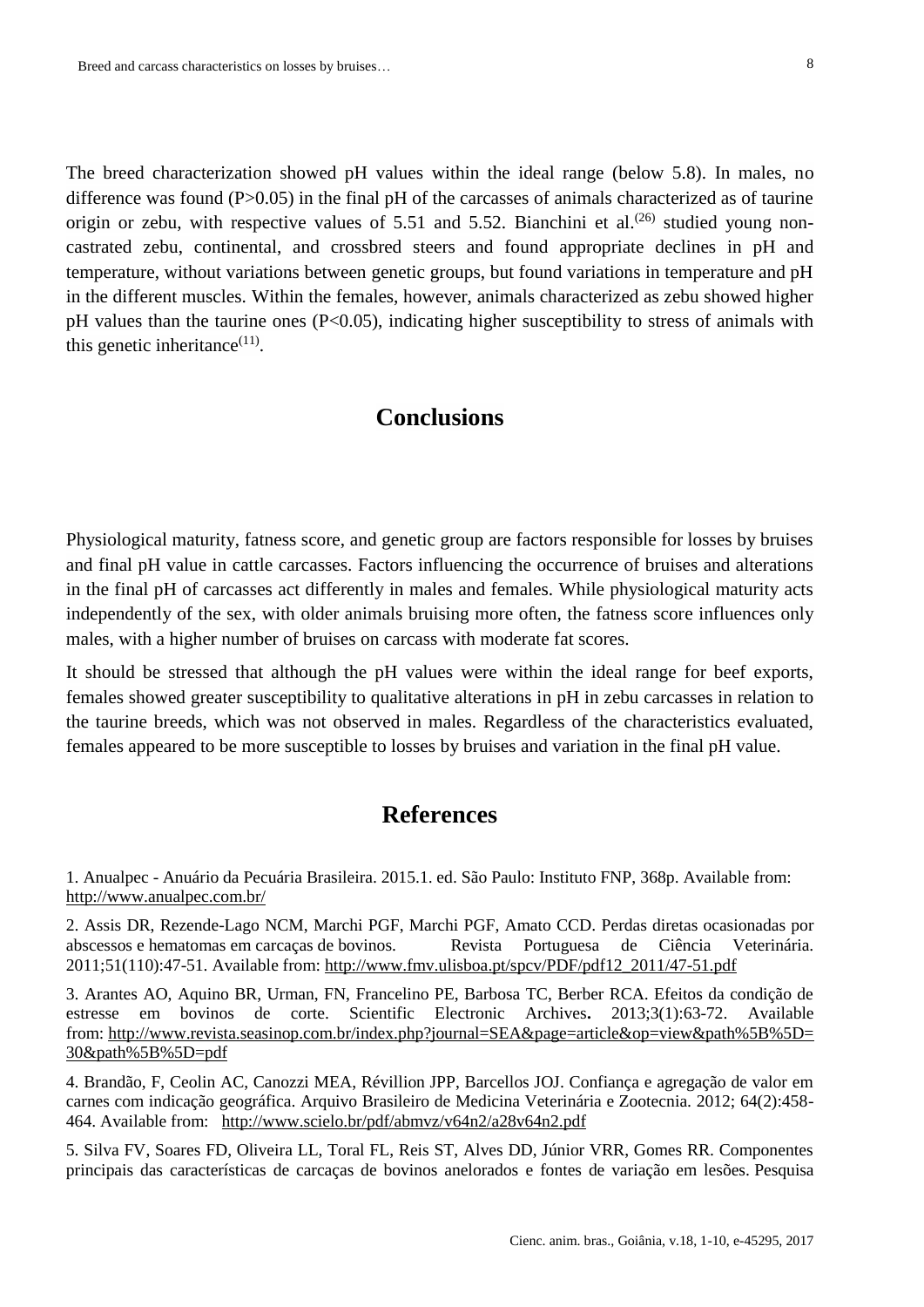Veterinária Brasileira [Internet]. 2015; 35(2):148-152. [http://dx.doi.org/10.1590/S0100-](http://dx.doi.org/10.1590/S0100-736X2015000200009) [736X2015000200009.](http://dx.doi.org/10.1590/S0100-736X2015000200009)

6. Ferguson DM, Warner RD. Have we underestimated the impact of pre-slaughter stress on meat quality in ruminants?. Meat Science. 2008; 80(1):12-19. DOI:<http://dx.doi.org/10.1016/j.meatsci.2008.05.004>

7. Batista DJC, Silva WP, Soares GJD. Efeito da distância de transporte de bovinos no metabolismo postmortem. Revista Brasileira de Agrociência. 1999;5(2):152-156. DOI: <http://dx.doi.org/10.18539/cast.v5i2.264>

8. Lawrie RA. Ciência da carne. 6 ed. Porto alegre: ARTMED, 2005. 384 p.

9. Mendonça FS, Vaz RZ, Costa OAD, Gonçalves GVB, Moreira SM. Fatores que afetam o bem-estar de bovinos durante o período pré-abate. Archivos de Zootecnia. 2016; 65(250):281-289. Available from: [http://www.uco.es/organiza/servicios/publica/az/php/img/web/15\\_12\\_56\\_253583REVISION\\_Fatores\\_017.p](http://www.uco.es/organiza/servicios/publica/az/php/img/web/15_12_56_253583REVISION_Fatores_017.pdf) [df](http://www.uco.es/organiza/servicios/publica/az/php/img/web/15_12_56_253583REVISION_Fatores_017.pdf)

10. Grandin T. Assessment of stress during handling and transport. Journal of Animal Science. 1997; 75(1):249-257.<http://dx.doi.org/10.2527/1997.751249x>

11. Silveira IDB, Fischer V, Mendonça G. Comportamento de bovinos de corte em pista de remate. Ciência Rural. 2006; 36(5):1529-1533. doi:<http://dx.doi.org/10.1590/S0103-84782006000500029>

12. Silveira IDB, Fischer V, Mendonça G. Efeito do genótipo e da idade de ovinos na reatividade medida em pista de venda. Revista Brasileira de Zootecnia. 2010; 39(10):2304-2309. doi: <http://dx.doi.org/10.1590/S1516-35982010001000029>

13. Rebagliati JE, Ballerio M, Acerbi Rodolfo, Dias M, Alvarez MM, Bigatti F, Cruz JÁ, Scitelli L, Ergonzelli P, Gonzalez C, Civit D, Ghezzi MD. Evaluación de las prácticas ganaderas en bovinos que causan perjuicios económicos en plantas frigoríficas de la República Argentina. Revista Electrónica de Veterinaria [Internet]. 2008; 9(10):1-40. Available from: <http://www.veterinaria.org/revistas/redvet/n101008B/BA039.pdf>

14. González LA, Schwartzkopf-Genswein KS, Bryan M, Silasi R. Brown F. Factors affecting body weight loss during commercial long haul transport of cattle in North America. Journal of Animal Science**.** 2012; 90(10):3630-3639.<http://dx.doi.org/10.2527/jas.2011-4786>

15. Minka, NS, Ayo JO. Effects of loading behaviour and road transport stress on traumatic injuries in cattle transported by road during the hot-dry season. Livestock Science. 2007; 107(1):91-95. DOI: <http://dx.doi.org/10.1016/j.livsci.2006.10.013>

16. Brasil, 2004. Ministério da Agricultura, Pecuária e Abastecimento (MAPA). Sistema Brasileiro de Classificação de Carcaças de Bovinos. Instrução Normativa nº 09/2004.

17. SAS Institute. Statistical Analysis System: user guide [CD-ROM]. Version 8. Cary (NC): SAS Insitute Inc., 2002.

18. Romero MH, Uribe-Velásquez LF, Sánchez JA, Miranda-de-La-Lama GC. Risk factors influencing bruising and high muscle pH in Colombian cattle carcasses due to transport and pre-slaughter operations. Meat Science. 2013; 95(2):256-263.<http://dx.doi.org/10.1016/j.meatsci.2013.05.014>

19. Vaz FN, Vaz RZ, Pascoal LL, Pacheco PS, Miotto FRC, Teixeira NP. Análise econômica, rendimentos de carcaça e dos cortes comerciais de vacas de descarte 5/8 Hereford 3/8 Nelore abatidas em diferentes graus de acabamento. Ciência Animal Brasileira. 2012; 13(3):338-345.<http://dx.doi.org/10.5216/cab.v13i3.17572>

20. Grandin T. Behavioural principles of handling cattle and other grazing animals under extensive conditions. In: Grandin T (Ed), Livestock handling and transport. International: Wallingford, Oxon, UK: Edn. 2, 2000. p. 63-85.

21. Voisinet BD, Grandin T, Tatum JD, O'connor SF, Struthers JJ. Feedlot cattle with calm temperaments have higher average daily gains than cattle with excitable temperaments. Journal of animal science. 1997; 75(4):892-896. Available from:<http://www.grandin.com/references/gains.html>